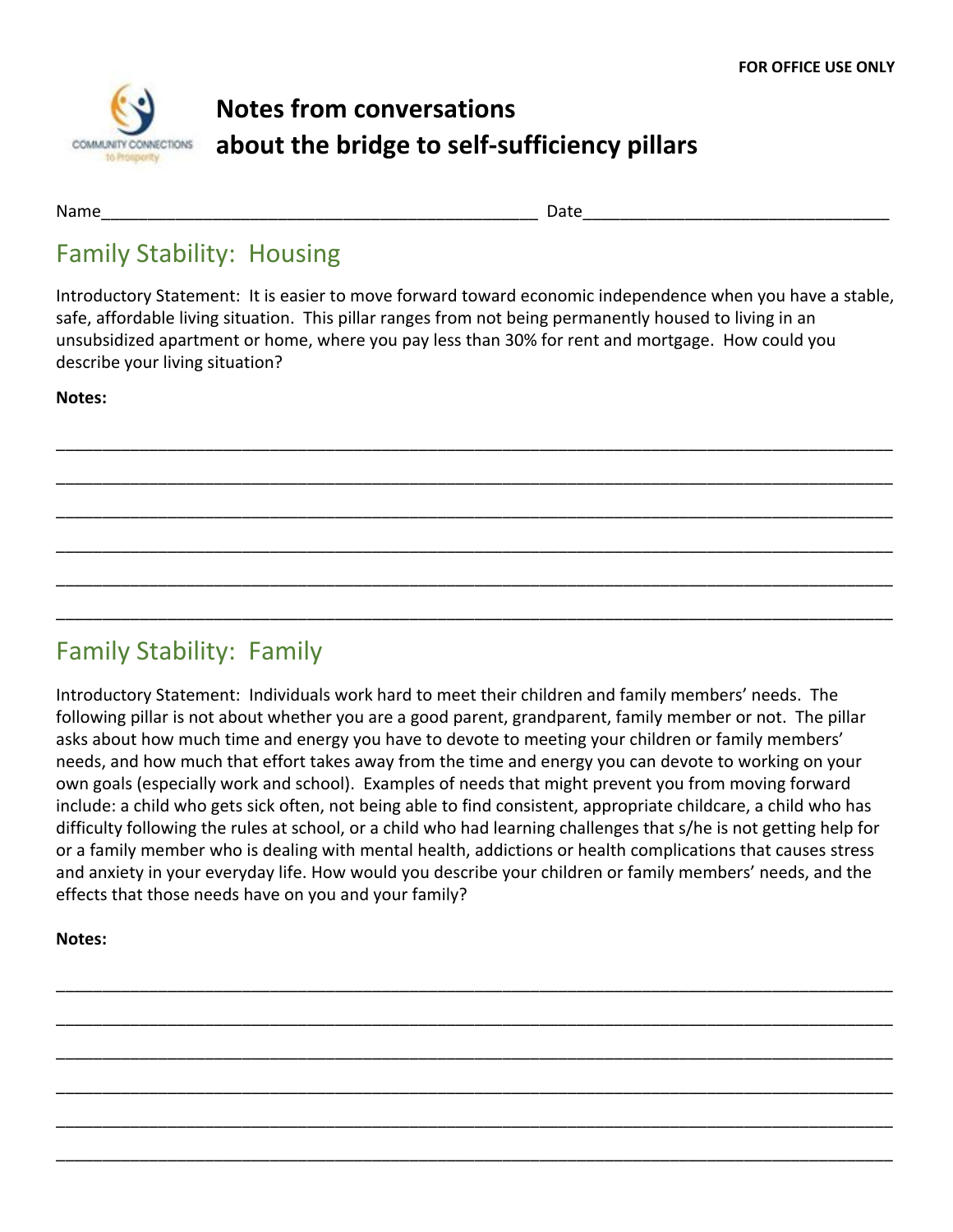### Well-Being: Physical & Mental Health - Personal

Introductory Statement: Physical and mental health issues can make it more difficult to make progress toward our self-sufficiency goals. How would you describe your physical and emotional/mental health? What impact do your physical and emotional/mental health issues have on your ability to focus on yourself, hobbies, interests, or your family in the way that you would like to?

\_\_\_\_\_\_\_\_\_\_\_\_\_\_\_\_\_\_\_\_\_\_\_\_\_\_\_\_\_\_\_\_\_\_\_\_\_\_\_\_\_\_\_\_\_\_\_\_\_\_\_\_\_\_\_\_\_\_\_\_\_\_\_\_\_\_\_\_\_\_\_\_\_\_\_\_\_\_\_\_\_\_\_\_\_\_\_\_\_\_

\_\_\_\_\_\_\_\_\_\_\_\_\_\_\_\_\_\_\_\_\_\_\_\_\_\_\_\_\_\_\_\_\_\_\_\_\_\_\_\_\_\_\_\_\_\_\_\_\_\_\_\_\_\_\_\_\_\_\_\_\_\_\_\_\_\_\_\_\_\_\_\_\_\_\_\_\_\_\_\_\_\_\_\_\_\_\_\_\_\_

\_\_\_\_\_\_\_\_\_\_\_\_\_\_\_\_\_\_\_\_\_\_\_\_\_\_\_\_\_\_\_\_\_\_\_\_\_\_\_\_\_\_\_\_\_\_\_\_\_\_\_\_\_\_\_\_\_\_\_\_\_\_\_\_\_\_\_\_\_\_\_\_\_\_\_\_\_\_\_\_\_\_\_\_\_\_\_\_\_\_

\_\_\_\_\_\_\_\_\_\_\_\_\_\_\_\_\_\_\_\_\_\_\_\_\_\_\_\_\_\_\_\_\_\_\_\_\_\_\_\_\_\_\_\_\_\_\_\_\_\_\_\_\_\_\_\_\_\_\_\_\_\_\_\_\_\_\_\_\_\_\_\_\_\_\_\_\_\_\_\_\_\_\_\_\_\_\_\_\_\_

\_\_\_\_\_\_\_\_\_\_\_\_\_\_\_\_\_\_\_\_\_\_\_\_\_\_\_\_\_\_\_\_\_\_\_\_\_\_\_\_\_\_\_\_\_\_\_\_\_\_\_\_\_\_\_\_\_\_\_\_\_\_\_\_\_\_\_\_\_\_\_\_\_\_\_\_\_\_\_\_\_\_\_\_\_\_\_\_\_\_

\_\_\_\_\_\_\_\_\_\_\_\_\_\_\_\_\_\_\_\_\_\_\_\_\_\_\_\_\_\_\_\_\_\_\_\_\_\_\_\_\_\_\_\_\_\_\_\_\_\_\_\_\_\_\_\_\_\_\_\_\_\_\_\_\_\_\_\_\_\_\_\_\_\_\_\_\_\_\_\_\_\_\_\_\_\_\_\_\_\_

**Notes:**

## Well-Being: Physical & Mental Health - Work

Introductory Statement: Physical and mental health issues can make it more difficult to make progress toward your self-sufficiency goals. We recognize that your physical and emotional/mental health is influenced by the roles that we have in life. When you think about your employment, how would you describe your physical and emotional/mental health? What impact do physical and emotional/mental health issues within your work setting have on your ability in meeting your goals of self sufficiency for your education, family or financial management?

\_\_\_\_\_\_\_\_\_\_\_\_\_\_\_\_\_\_\_\_\_\_\_\_\_\_\_\_\_\_\_\_\_\_\_\_\_\_\_\_\_\_\_\_\_\_\_\_\_\_\_\_\_\_\_\_\_\_\_\_\_\_\_\_\_\_\_\_\_\_\_\_\_\_\_\_\_\_\_\_\_\_\_\_\_\_\_\_\_\_

\_\_\_\_\_\_\_\_\_\_\_\_\_\_\_\_\_\_\_\_\_\_\_\_\_\_\_\_\_\_\_\_\_\_\_\_\_\_\_\_\_\_\_\_\_\_\_\_\_\_\_\_\_\_\_\_\_\_\_\_\_\_\_\_\_\_\_\_\_\_\_\_\_\_\_\_\_\_\_\_\_\_\_\_\_\_\_\_\_\_

\_\_\_\_\_\_\_\_\_\_\_\_\_\_\_\_\_\_\_\_\_\_\_\_\_\_\_\_\_\_\_\_\_\_\_\_\_\_\_\_\_\_\_\_\_\_\_\_\_\_\_\_\_\_\_\_\_\_\_\_\_\_\_\_\_\_\_\_\_\_\_\_\_\_\_\_\_\_\_\_\_\_\_\_\_\_\_\_\_\_

\_\_\_\_\_\_\_\_\_\_\_\_\_\_\_\_\_\_\_\_\_\_\_\_\_\_\_\_\_\_\_\_\_\_\_\_\_\_\_\_\_\_\_\_\_\_\_\_\_\_\_\_\_\_\_\_\_\_\_\_\_\_\_\_\_\_\_\_\_\_\_\_\_\_\_\_\_\_\_\_\_\_\_\_\_\_\_\_\_\_

\_\_\_\_\_\_\_\_\_\_\_\_\_\_\_\_\_\_\_\_\_\_\_\_\_\_\_\_\_\_\_\_\_\_\_\_\_\_\_\_\_\_\_\_\_\_\_\_\_\_\_\_\_\_\_\_\_\_\_\_\_\_\_\_\_\_\_\_\_\_\_\_\_\_\_\_\_\_\_\_\_\_\_\_\_\_\_\_\_\_

\_\_\_\_\_\_\_\_\_\_\_\_\_\_\_\_\_\_\_\_\_\_\_\_\_\_\_\_\_\_\_\_\_\_\_\_\_\_\_\_\_\_\_\_\_\_\_\_\_\_\_\_\_\_\_\_\_\_\_\_\_\_\_\_\_\_\_\_\_\_\_\_\_\_\_\_\_\_\_\_\_\_\_\_\_\_\_\_\_\_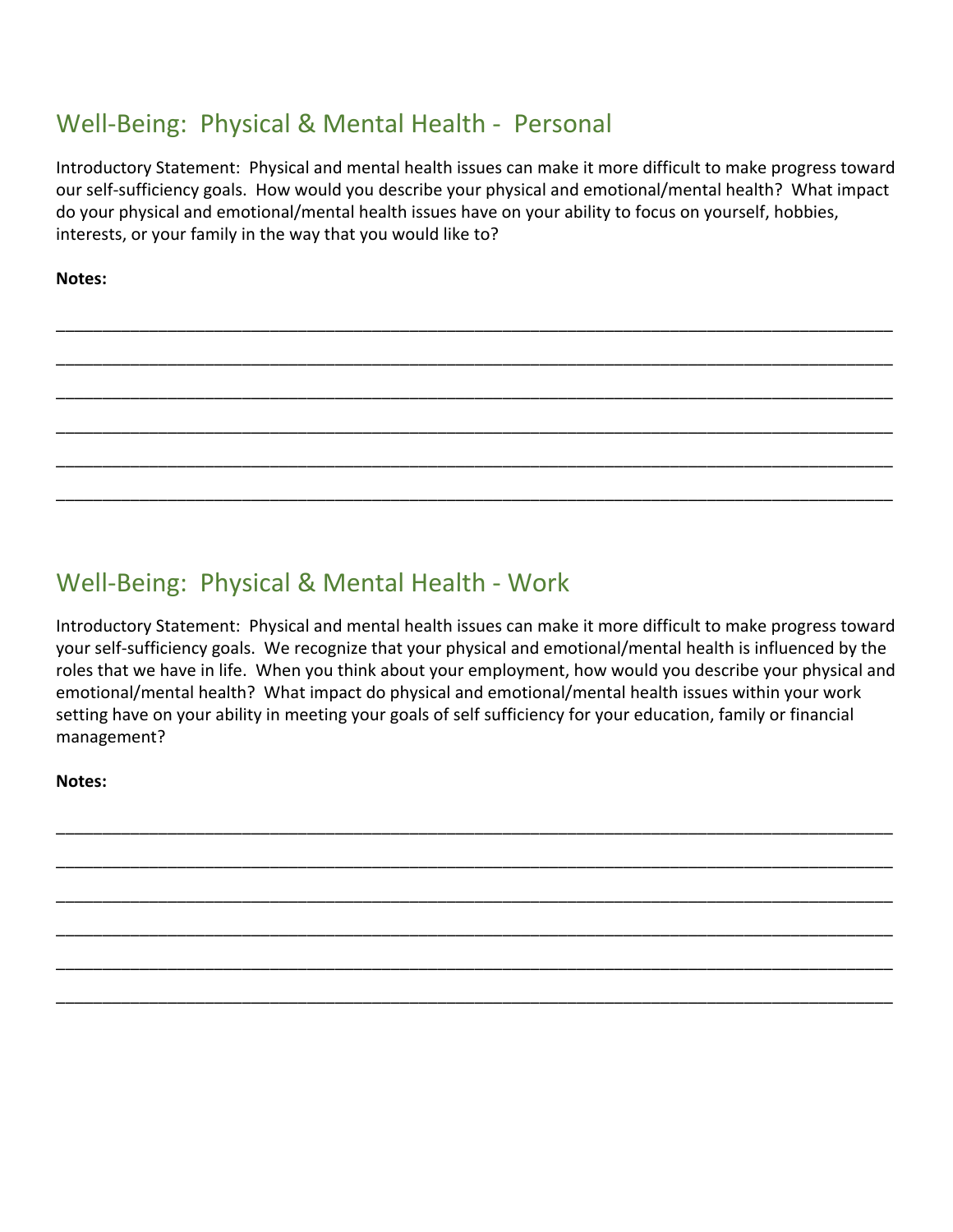#### Well-Being: Networks

Introductory Statement: Your ability to make progress toward your goals can be affected by your support system, whether people in your life are draining or supportive, whether the people around you think your goals are important and can share resources to help your make progress. We think about networks in two different ways: people who offer you personal support, and people who provide a "leveraging" network. Leveraging networks are those that can connect your to resources, information, opportunities, etc. Examples might include your case manager, your mentor, a friend who can tell you about job openings, or people who can connect your to supportive social services. How would you describe your networks?

\_\_\_\_\_\_\_\_\_\_\_\_\_\_\_\_\_\_\_\_\_\_\_\_\_\_\_\_\_\_\_\_\_\_\_\_\_\_\_\_\_\_\_\_\_\_\_\_\_\_\_\_\_\_\_\_\_\_\_\_\_\_\_\_\_\_\_\_\_\_\_\_\_\_\_\_\_\_\_\_\_\_\_\_\_\_\_\_\_\_

\_\_\_\_\_\_\_\_\_\_\_\_\_\_\_\_\_\_\_\_\_\_\_\_\_\_\_\_\_\_\_\_\_\_\_\_\_\_\_\_\_\_\_\_\_\_\_\_\_\_\_\_\_\_\_\_\_\_\_\_\_\_\_\_\_\_\_\_\_\_\_\_\_\_\_\_\_\_\_\_\_\_\_\_\_\_\_\_\_\_

\_\_\_\_\_\_\_\_\_\_\_\_\_\_\_\_\_\_\_\_\_\_\_\_\_\_\_\_\_\_\_\_\_\_\_\_\_\_\_\_\_\_\_\_\_\_\_\_\_\_\_\_\_\_\_\_\_\_\_\_\_\_\_\_\_\_\_\_\_\_\_\_\_\_\_\_\_\_\_\_\_\_\_\_\_\_\_\_\_\_

\_\_\_\_\_\_\_\_\_\_\_\_\_\_\_\_\_\_\_\_\_\_\_\_\_\_\_\_\_\_\_\_\_\_\_\_\_\_\_\_\_\_\_\_\_\_\_\_\_\_\_\_\_\_\_\_\_\_\_\_\_\_\_\_\_\_\_\_\_\_\_\_\_\_\_\_\_\_\_\_\_\_\_\_\_\_\_\_\_\_

\_\_\_\_\_\_\_\_\_\_\_\_\_\_\_\_\_\_\_\_\_\_\_\_\_\_\_\_\_\_\_\_\_\_\_\_\_\_\_\_\_\_\_\_\_\_\_\_\_\_\_\_\_\_\_\_\_\_\_\_\_\_\_\_\_\_\_\_\_\_\_\_\_\_\_\_\_\_\_\_\_\_\_\_\_\_\_\_\_\_

\_\_\_\_\_\_\_\_\_\_\_\_\_\_\_\_\_\_\_\_\_\_\_\_\_\_\_\_\_\_\_\_\_\_\_\_\_\_\_\_\_\_\_\_\_\_\_\_\_\_\_\_\_\_\_\_\_\_\_\_\_\_\_\_\_\_\_\_\_\_\_\_\_\_\_\_\_\_\_\_\_\_\_\_\_\_\_\_\_\_

| I<br>۰.<br>۰.<br>×<br>۰. |
|--------------------------|
|--------------------------|

## Financial Management: Debts

Introductory Statement: Owing money can cause stress, and can prevent you from moving forward economically. The debt pillar ranges from debts that aren't currently being paid to having no debt at all. How would you describe your debt?

\_\_\_\_\_\_\_\_\_\_\_\_\_\_\_\_\_\_\_\_\_\_\_\_\_\_\_\_\_\_\_\_\_\_\_\_\_\_\_\_\_\_\_\_\_\_\_\_\_\_\_\_\_\_\_\_\_\_\_\_\_\_\_\_\_\_\_\_\_\_\_\_\_\_\_\_\_\_\_\_\_\_\_\_\_\_\_\_\_\_

\_\_\_\_\_\_\_\_\_\_\_\_\_\_\_\_\_\_\_\_\_\_\_\_\_\_\_\_\_\_\_\_\_\_\_\_\_\_\_\_\_\_\_\_\_\_\_\_\_\_\_\_\_\_\_\_\_\_\_\_\_\_\_\_\_\_\_\_\_\_\_\_\_\_\_\_\_\_\_\_\_\_\_\_\_\_\_\_\_\_

\_\_\_\_\_\_\_\_\_\_\_\_\_\_\_\_\_\_\_\_\_\_\_\_\_\_\_\_\_\_\_\_\_\_\_\_\_\_\_\_\_\_\_\_\_\_\_\_\_\_\_\_\_\_\_\_\_\_\_\_\_\_\_\_\_\_\_\_\_\_\_\_\_\_\_\_\_\_\_\_\_\_\_\_\_\_\_\_\_\_

\_\_\_\_\_\_\_\_\_\_\_\_\_\_\_\_\_\_\_\_\_\_\_\_\_\_\_\_\_\_\_\_\_\_\_\_\_\_\_\_\_\_\_\_\_\_\_\_\_\_\_\_\_\_\_\_\_\_\_\_\_\_\_\_\_\_\_\_\_\_\_\_\_\_\_\_\_\_\_\_\_\_\_\_\_\_\_\_\_\_

\_\_\_\_\_\_\_\_\_\_\_\_\_\_\_\_\_\_\_\_\_\_\_\_\_\_\_\_\_\_\_\_\_\_\_\_\_\_\_\_\_\_\_\_\_\_\_\_\_\_\_\_\_\_\_\_\_\_\_\_\_\_\_\_\_\_\_\_\_\_\_\_\_\_\_\_\_\_\_\_\_\_\_\_\_\_\_\_\_\_

\_\_\_\_\_\_\_\_\_\_\_\_\_\_\_\_\_\_\_\_\_\_\_\_\_\_\_\_\_\_\_\_\_\_\_\_\_\_\_\_\_\_\_\_\_\_\_\_\_\_\_\_\_\_\_\_\_\_\_\_\_\_\_\_\_\_\_\_\_\_\_\_\_\_\_\_\_\_\_\_\_\_\_\_\_\_\_\_\_\_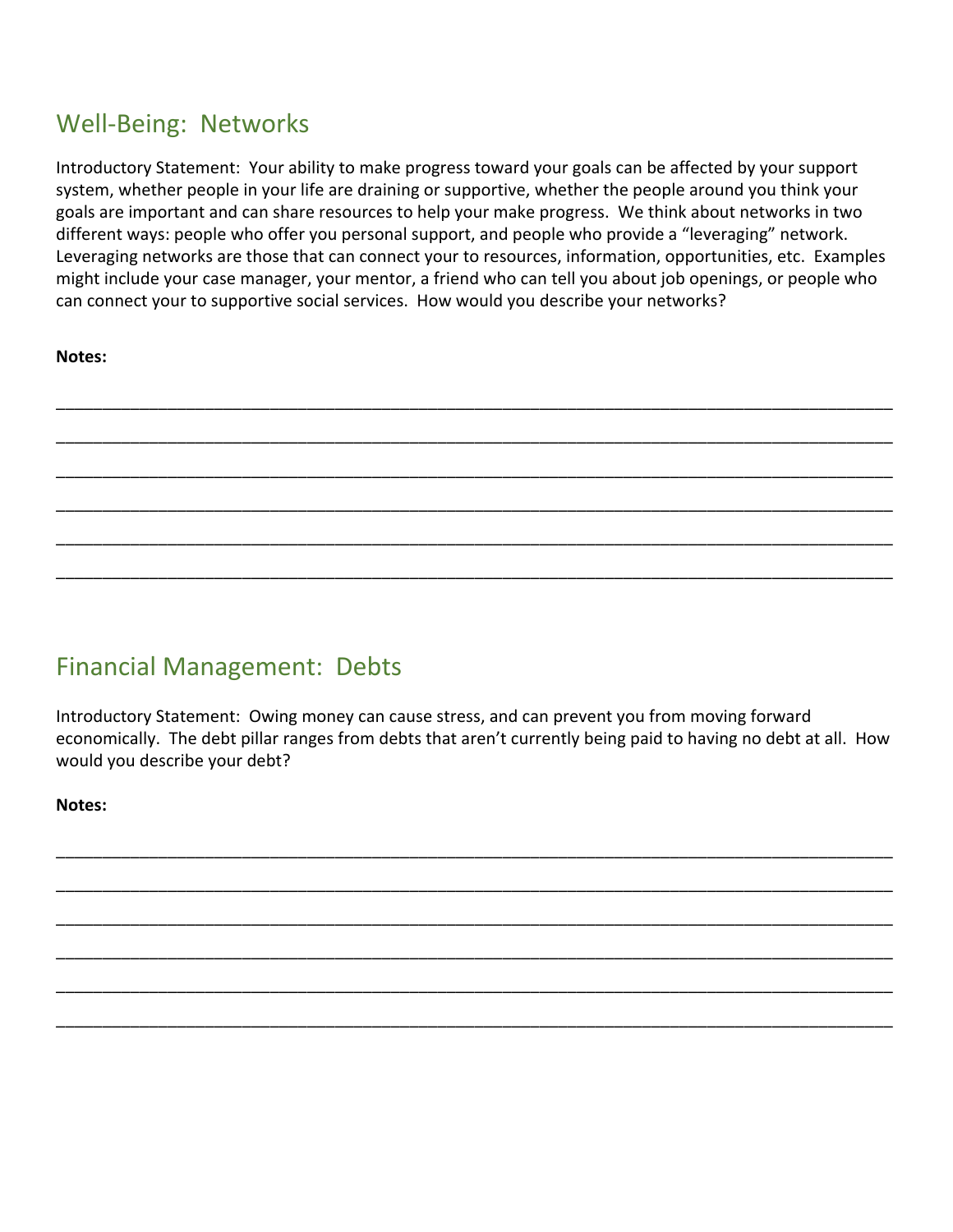### Financial Management: Savings

Introductory Statement: It is easier to cope with changes or crises if you have money saved to pay for the things you need and want. Think about the amount of money that you have saved. If your income stopped today (but all other benefits-such as subsidized housing or childcare – continued) how long would you be able to pay for your expenses with the savings you have now?

\_\_\_\_\_\_\_\_\_\_\_\_\_\_\_\_\_\_\_\_\_\_\_\_\_\_\_\_\_\_\_\_\_\_\_\_\_\_\_\_\_\_\_\_\_\_\_\_\_\_\_\_\_\_\_\_\_\_\_\_\_\_\_\_\_\_\_\_\_\_\_\_\_\_\_\_\_\_\_\_\_\_\_\_\_\_\_\_\_\_

\_\_\_\_\_\_\_\_\_\_\_\_\_\_\_\_\_\_\_\_\_\_\_\_\_\_\_\_\_\_\_\_\_\_\_\_\_\_\_\_\_\_\_\_\_\_\_\_\_\_\_\_\_\_\_\_\_\_\_\_\_\_\_\_\_\_\_\_\_\_\_\_\_\_\_\_\_\_\_\_\_\_\_\_\_\_\_\_\_\_

\_\_\_\_\_\_\_\_\_\_\_\_\_\_\_\_\_\_\_\_\_\_\_\_\_\_\_\_\_\_\_\_\_\_\_\_\_\_\_\_\_\_\_\_\_\_\_\_\_\_\_\_\_\_\_\_\_\_\_\_\_\_\_\_\_\_\_\_\_\_\_\_\_\_\_\_\_\_\_\_\_\_\_\_\_\_\_\_\_\_

\_\_\_\_\_\_\_\_\_\_\_\_\_\_\_\_\_\_\_\_\_\_\_\_\_\_\_\_\_\_\_\_\_\_\_\_\_\_\_\_\_\_\_\_\_\_\_\_\_\_\_\_\_\_\_\_\_\_\_\_\_\_\_\_\_\_\_\_\_\_\_\_\_\_\_\_\_\_\_\_\_\_\_\_\_\_\_\_\_\_

\_\_\_\_\_\_\_\_\_\_\_\_\_\_\_\_\_\_\_\_\_\_\_\_\_\_\_\_\_\_\_\_\_\_\_\_\_\_\_\_\_\_\_\_\_\_\_\_\_\_\_\_\_\_\_\_\_\_\_\_\_\_\_\_\_\_\_\_\_\_\_\_\_\_\_\_\_\_\_\_\_\_\_\_\_\_\_\_\_\_

\_\_\_\_\_\_\_\_\_\_\_\_\_\_\_\_\_\_\_\_\_\_\_\_\_\_\_\_\_\_\_\_\_\_\_\_\_\_\_\_\_\_\_\_\_\_\_\_\_\_\_\_\_\_\_\_\_\_\_\_\_\_\_\_\_\_\_\_\_\_\_\_\_\_\_\_\_\_\_\_\_\_\_\_\_\_\_\_\_\_

**Notes:**

## Education & Training

Introductory Statement: Education and training can position you to get a job that pays a family-sustaining wage. What is your highest level of education or what job experience/training? Have you completed any certifications?

\_\_\_\_\_\_\_\_\_\_\_\_\_\_\_\_\_\_\_\_\_\_\_\_\_\_\_\_\_\_\_\_\_\_\_\_\_\_\_\_\_\_\_\_\_\_\_\_\_\_\_\_\_\_\_\_\_\_\_\_\_\_\_\_\_\_\_\_\_\_\_\_\_\_\_\_\_\_\_\_\_\_\_\_\_\_\_\_\_\_

\_\_\_\_\_\_\_\_\_\_\_\_\_\_\_\_\_\_\_\_\_\_\_\_\_\_\_\_\_\_\_\_\_\_\_\_\_\_\_\_\_\_\_\_\_\_\_\_\_\_\_\_\_\_\_\_\_\_\_\_\_\_\_\_\_\_\_\_\_\_\_\_\_\_\_\_\_\_\_\_\_\_\_\_\_\_\_\_\_\_

\_\_\_\_\_\_\_\_\_\_\_\_\_\_\_\_\_\_\_\_\_\_\_\_\_\_\_\_\_\_\_\_\_\_\_\_\_\_\_\_\_\_\_\_\_\_\_\_\_\_\_\_\_\_\_\_\_\_\_\_\_\_\_\_\_\_\_\_\_\_\_\_\_\_\_\_\_\_\_\_\_\_\_\_\_\_\_\_\_\_

\_\_\_\_\_\_\_\_\_\_\_\_\_\_\_\_\_\_\_\_\_\_\_\_\_\_\_\_\_\_\_\_\_\_\_\_\_\_\_\_\_\_\_\_\_\_\_\_\_\_\_\_\_\_\_\_\_\_\_\_\_\_\_\_\_\_\_\_\_\_\_\_\_\_\_\_\_\_\_\_\_\_\_\_\_\_\_\_\_\_

\_\_\_\_\_\_\_\_\_\_\_\_\_\_\_\_\_\_\_\_\_\_\_\_\_\_\_\_\_\_\_\_\_\_\_\_\_\_\_\_\_\_\_\_\_\_\_\_\_\_\_\_\_\_\_\_\_\_\_\_\_\_\_\_\_\_\_\_\_\_\_\_\_\_\_\_\_\_\_\_\_\_\_\_\_\_\_\_\_\_

\_\_\_\_\_\_\_\_\_\_\_\_\_\_\_\_\_\_\_\_\_\_\_\_\_\_\_\_\_\_\_\_\_\_\_\_\_\_\_\_\_\_\_\_\_\_\_\_\_\_\_\_\_\_\_\_\_\_\_\_\_\_\_\_\_\_\_\_\_\_\_\_\_\_\_\_\_\_\_\_\_\_\_\_\_\_\_\_\_\_

**Notes:**

Employment & Career Management